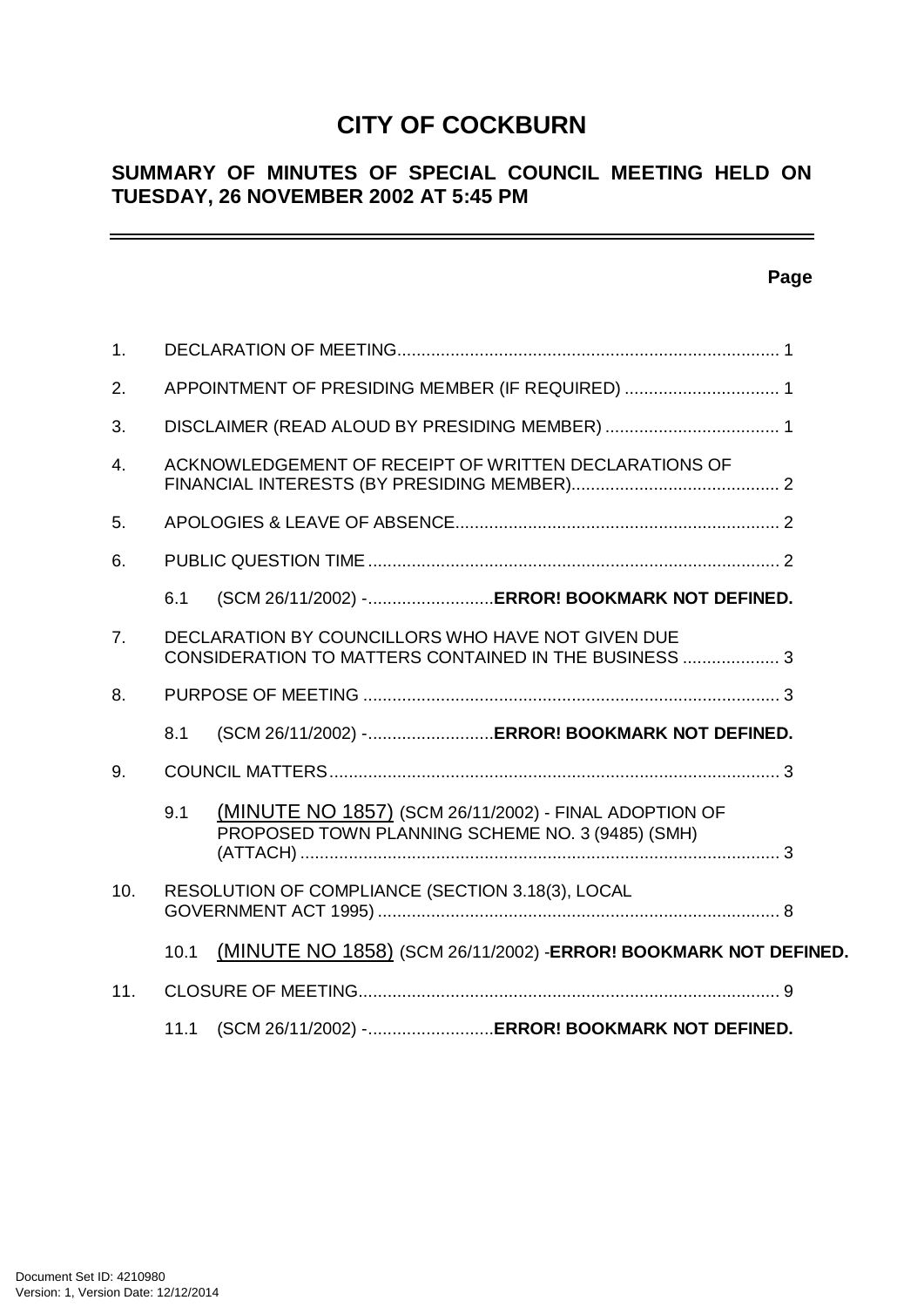Document Set ID: 4210980<br>Version: 1, Version Date: 12/12/2014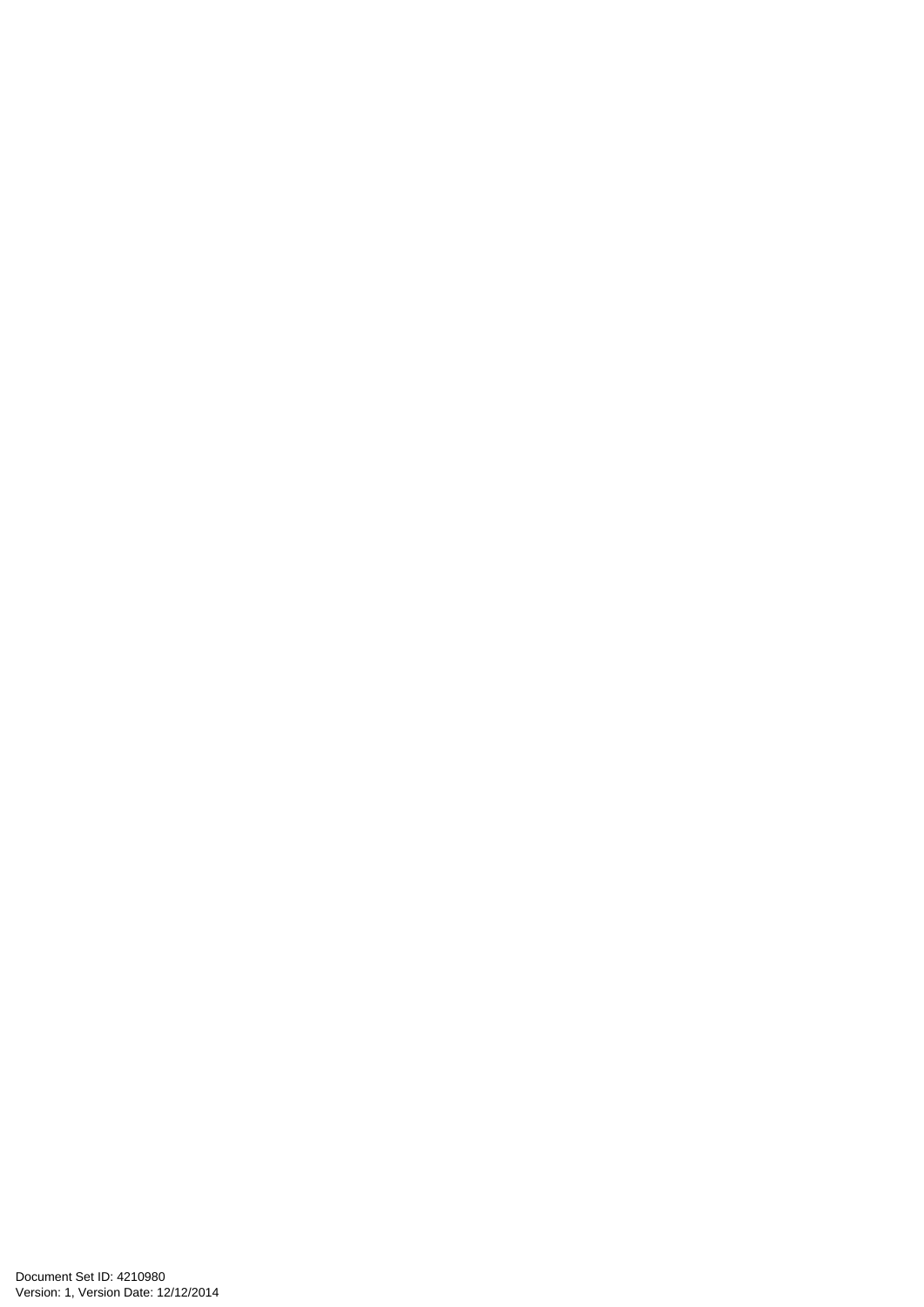# **CITY OF COCKBURN**

## **SUMMARY OF MINUTES OF SPECIAL COUNCIL MEETING HELD ON TUESDAY, 26 NOVEMBER 2002 AT 5:45 PM**

#### **PRESENT:**

## **ELECTED MEMBERS**

| Mr S Lee            | Mayor        |
|---------------------|--------------|
| Mr R Graham         | Deputy Mayor |
| Ms A Tilbury        | Councillor   |
| Mr I Whitfield      | Councillor   |
| Mr A Edwards        | Councillor   |
| Mr K Allen          | Councillor   |
| Mr L Humphreys      | Councillor   |
| <b>Mrs N Waters</b> | Councillor   |
| Mr M Reeve-Fowkes - | Councillor   |
| Mrs V Oliver        | Councillor   |
|                     |              |

#### **IN ATTENDANCE**

| Mr R. Brown    | $\blacksquare$ | <b>Chief Executive Officer</b>             |
|----------------|----------------|--------------------------------------------|
| Mr A. Crothers | $\sim$         | Director, Finance & Corporate Services     |
| Mr S. Hiller   | $\blacksquare$ | Director, Planning & Development           |
| Mrs B. Pinto   | $\blacksquare$ | Secretary/PA, Finance & Corporate Services |

## **1. DECLARATION OF MEETING**

The Presiding Member declared the meeting open at 5.45 pm.

## **2. APPOINTMENT OF PRESIDING MEMBER (If required)**

Nil

#### **3. DISCLAIMER (Read aloud by Presiding Member)**

Members of the public, who attend Council Meetings, should not act immediately on anything they hear at the Meetings, without first seeking clarification of Council's position. Persons are advised to wait for written advice from the Council prior to taking action on any matter that they may have before Council.

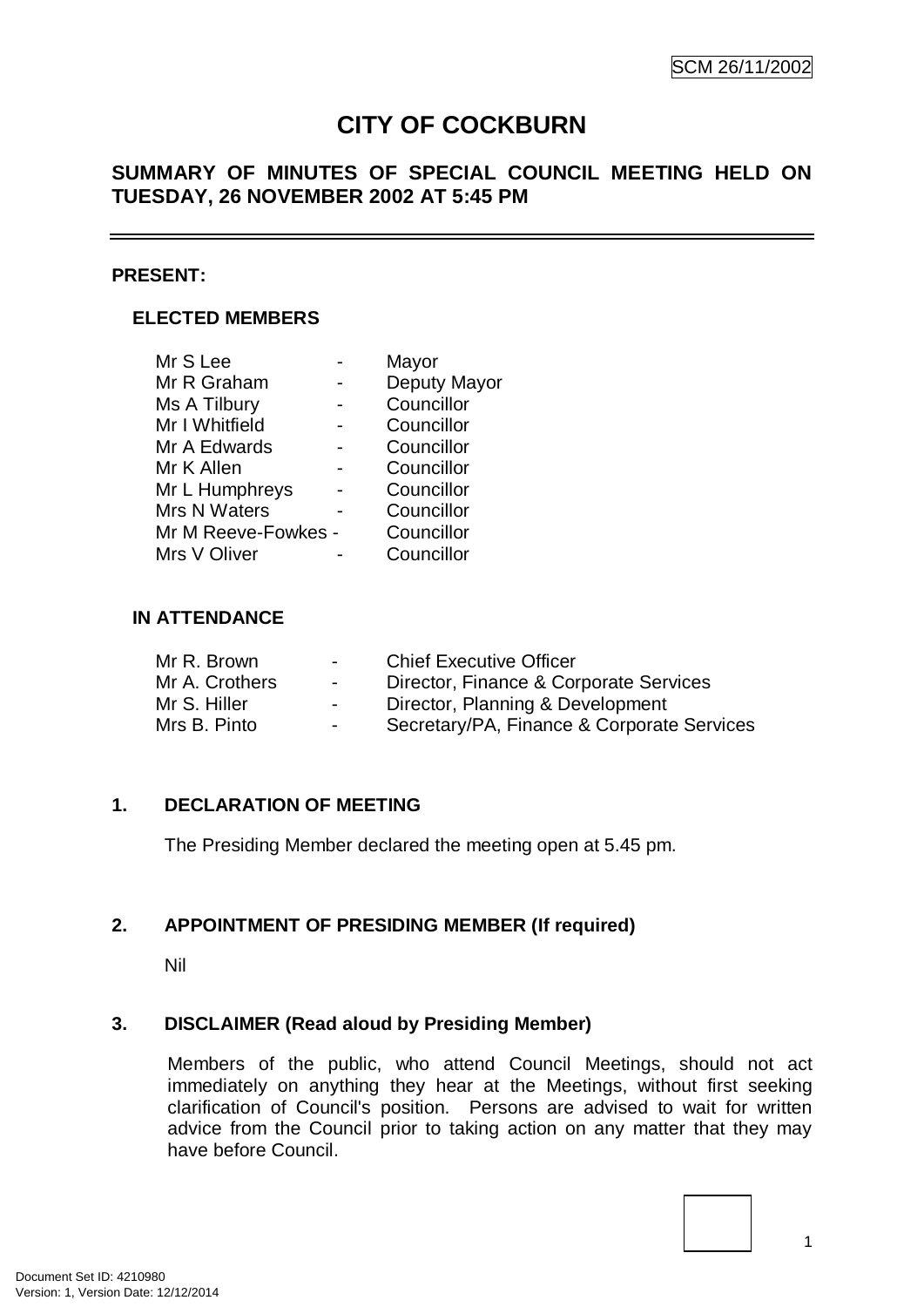## **4. ACKNOWLEDGEMENT OF RECEIPT OF WRITTEN DECLARATIONS OF FINANCIAL INTERESTS (by Presiding Member)**

Nil

## **5. APOLOGIES & LEAVE OF ABSENCE**

Nil

## **6. PUBLIC QUESTION TIME**

Colin Crook, Spearwood asked the following questions:

- Q1. How was this Special Meeting advertised?
- A1. The Chief Executive Officer replied that due to the time constraints relative to the meeting, there was no obligation to advertise in the newspaper and advice of the meeting had been placed on the Notice Board at the entrance to the Administration Building.
- Q2. Could Council confirm that the Local Planning Strategy, in its adopted form will be on a public display at the Library?
- A2. Director, Planning and Development stated that once the document is adopted tonight, it will be forwarded to the WAPC and as soon as the document is gazetted it will be made available to the public. A draft of the document was available on the Internet for the past 18 months.

A point of clarification was made in relation to the document being referred to by Mr Crook, that it was the Local Planning Strategy which was adopted by Council in 1999 and does not change.

- Q3. Can the ratepayers feel confident that the Council stated positions in this document or in the new document are true?
- A3. Mayor Lee replied that Council does not make things up and it does pay attention to statements made.
- Q4. Is the rotary lookout reserve an MRS reserve and do building approvals on adjacent land require Clause 32 clearance?
- A4. Director, Planning and Development said the rotary lookout reserve is a metropolitan regional reserve. The land adjoining is residential and the City has delegated authority to deal with residential development adjoining regional reserves.

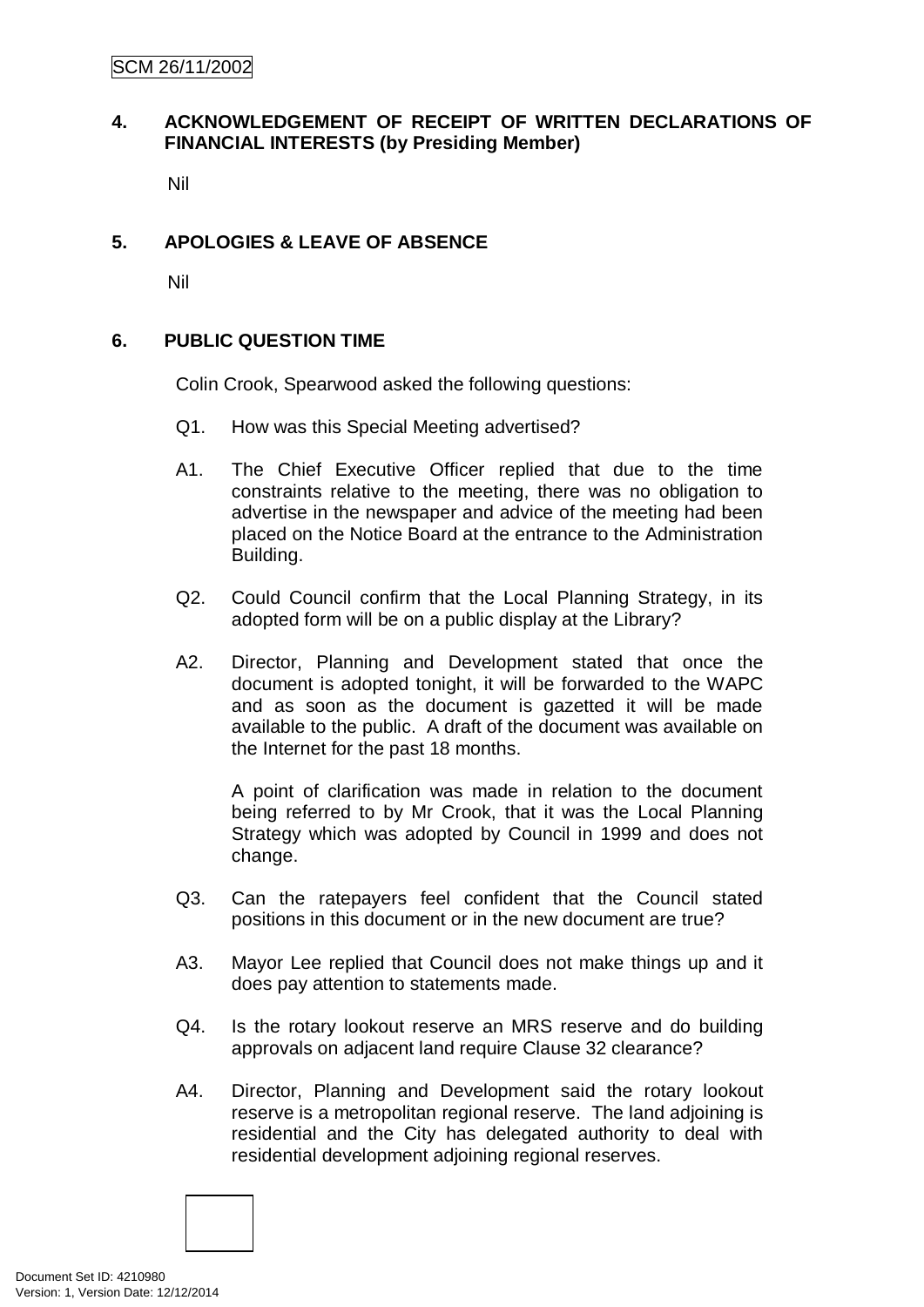- Q5. What is the Council adopting tonight?
- A5. Mayor Lee responded that it is Town Planning Scheme No.3.
- Q6. Mr Crook mentioned that in the Strategic District Plan, the Roe Highway was included. Since that time the Council has made a decision to oppose the Roe Highway. Has Council made any further decisions to change this?
- A6. Director, Planning and Development responded that there has been a Council decision. This has been deleted from the Council Policy. Another Plan has been prepared in relation to a finalised version to Council for re-adoption and this will incorporate the latest position of Council in relation to a number of matters.

The revised Policy was adopted some two years ago, prior to the revision of the current policy.

#### **7. DECLARATION BY COUNCILLORS WHO HAVE NOT GIVEN DUE CONSIDERATION TO MATTERS CONTAINED IN THE BUSINESS**

Nil

#### **8. PURPOSE OF MEETING**

The purpose of the meeting is for Council to consider the final adoption of proposed Town Planning Scheme No.3.

#### **9. COUNCIL MATTERS**

#### **9.1 (MINUTE NO 1857) (SCM 26/11/2002) - FINAL ADOPTION OF PROPOSED TOWN PLANNING SCHEME NO. 3 (9485) (SMH) (ATTACH)**

## **RECOMMENDATION**

That Council:

- (1) not take any further action in regard to Minute No.1841 of the 19 November 2002 Ordinary Council Meeting, which deferred consideration of the final adoption to the December Ordinary Council Meeting;
- (2) receive the Hon Minister's advice requiring further modifications be undertaken by the Council in order to finalise proposed Town Planning Scheme No. 3;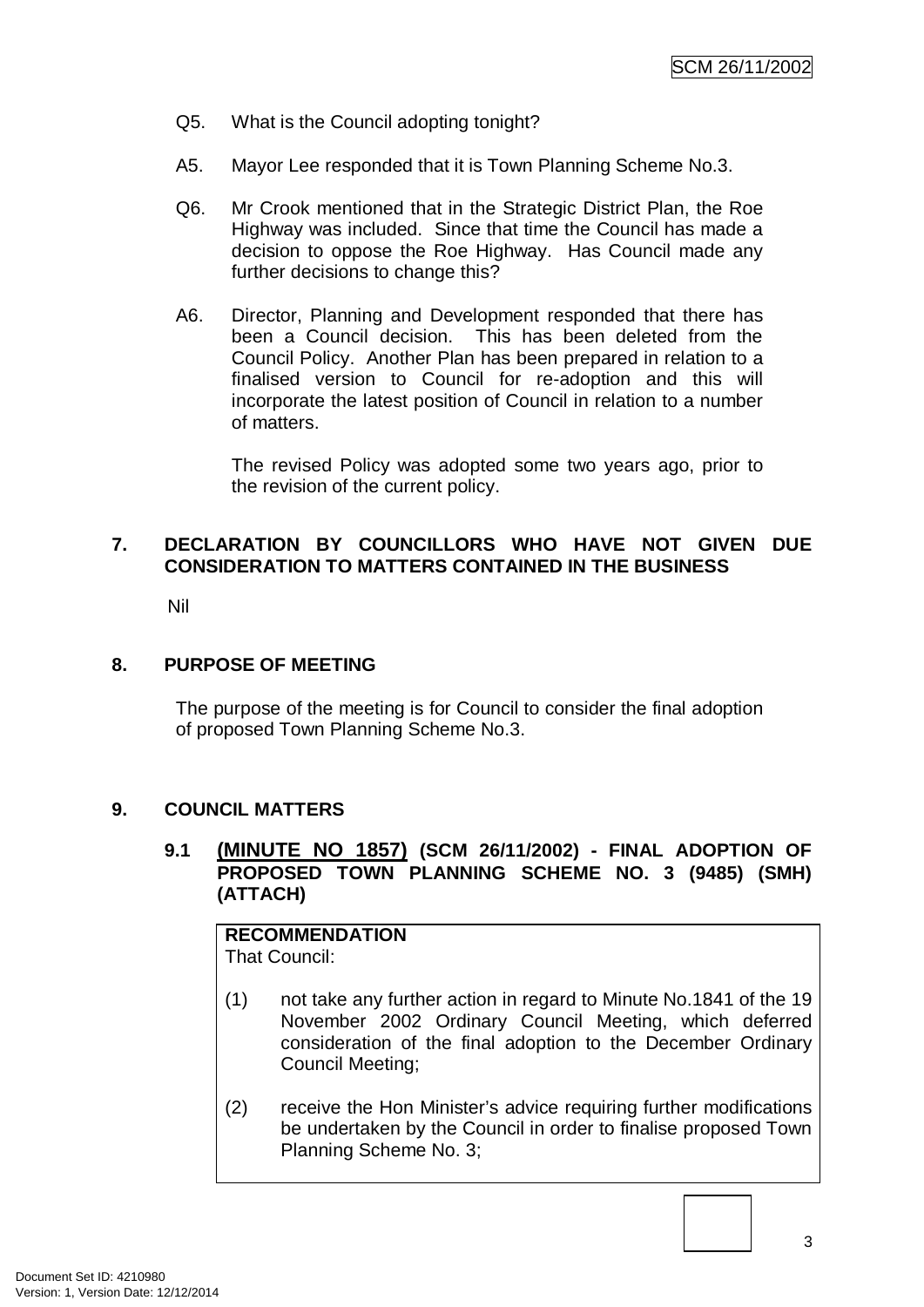#### (3) modify the Scheme Text by:-

- 1. modifying clause 6.2 Development Areas to reflect the current model provisions for structure plans endorsed by the Commission;
- 2. modifying the provisions of Schedule 3 RU6 to include reference to Lots 196 and 218;
- 3. modifying clause 9.1.1 to reinstate the following provisions of the advertised scheme text after
	- $(1)$ : -

"is, subject to clause 9.1.2, to be made in the form prescribed in Schedule 6 and is to be signed by the owner and accompanied by such plans and other information as is required under the scheme";

- 4. modifying Table 1 Zoning Table to show "Home Office" as a "P" use in the Residential zone consistent with clause 8.2.1 (d).
- 5. modifying clause 5.4 (Special Application of Residential Planning Codes) generally as follows:-

5.4.1 In Residential zones coded R20 the local government may vary the minimum site area per dwelling and the minimum lot area/ rear battleaxe requirements in Columns 3 and 4 of Table 1 of the Codes by permitting 2 grouped dwellings on any lot with an area of 900m2 or greater but in all other respects the development shall conform with the requirements of the R20 code.

5.4.2 In respect of land in the R30 to R60 codes where a detailed area plan has been approved by the local government the minimum requirements of Table 1 regarding the total percentage of open space can be reduced up to a maximum of 5% below the Code requirement, subject to: -

- i) the land being located adjacent to a parks and recreation reserve or within a commercial or railway precinct; and
- ii) the development providing for solar orientated design.

5.4.3 In respect of Lot 61 Beenyup Road, Atwell, the minimum requirements of Table 1 in respect of the total

4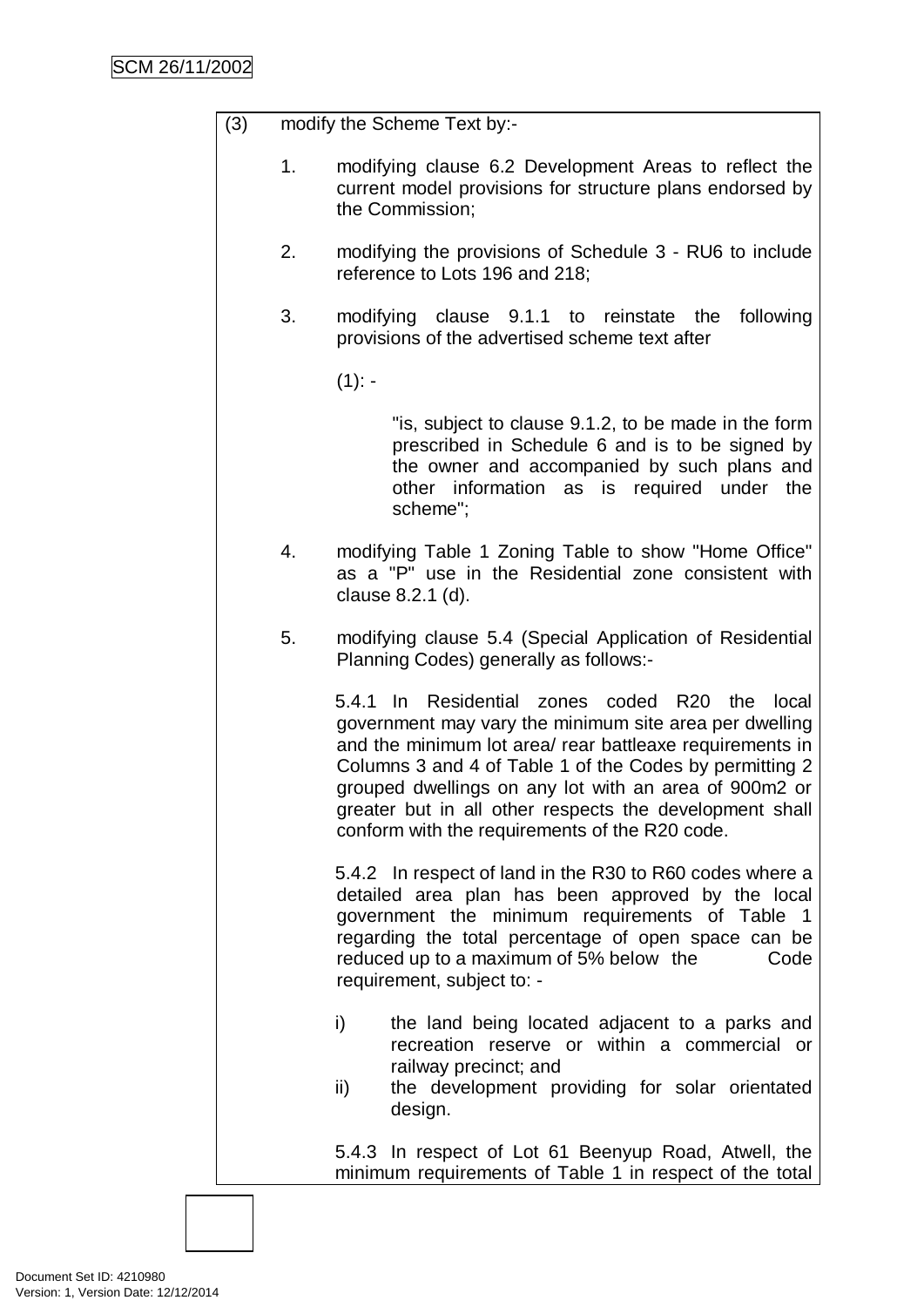percentage of open space in the R25 code can be reduced by a maximum 5% below the code requirement subject to: -

- i) the land being either located adjacent to a parks and recreation reserve or within a commercial or railway precinct; and
- ii) the development providing for solar orientated design;
- iii) the development being in accordance with a detailed area plan approved by the local government.
- 6. modifying the special provisions (2) of Schedule 11 Development Area 1 (Packham) to delete reference to "generally" in the second line.
- (4) re-adopt proposed Town Planning Scheme No.3 incorporating the modifications required by the Hon. Minister for Planning and Infrastructure; and
- (5) forward the modified documents to the Minister for finalisation and gazettal of proposed Town Planning Scheme No.3.

#### **COUNCIL DECISION**

MOVED Clr L Humphreys SECONDED Clr I Whitfield that the recommendation be adopted.

## **CARRIED 10/0**

#### **Background**

Council at its meeting held on 18 June 2002, resolved to modify proposed Town Planning Scheme No. 3 in accordance with the requirements of the Department for Planning and Infrastructure, and proceed with the Scheme for finalisation by the Minister.

The documents were forwarded to the Western Australian Planning Commission accordingly.

Council, at its meeting of 19 November 2002, deferred this matter to the December Ordinary Council Meeting as the formal letter from the Minister had not been received.

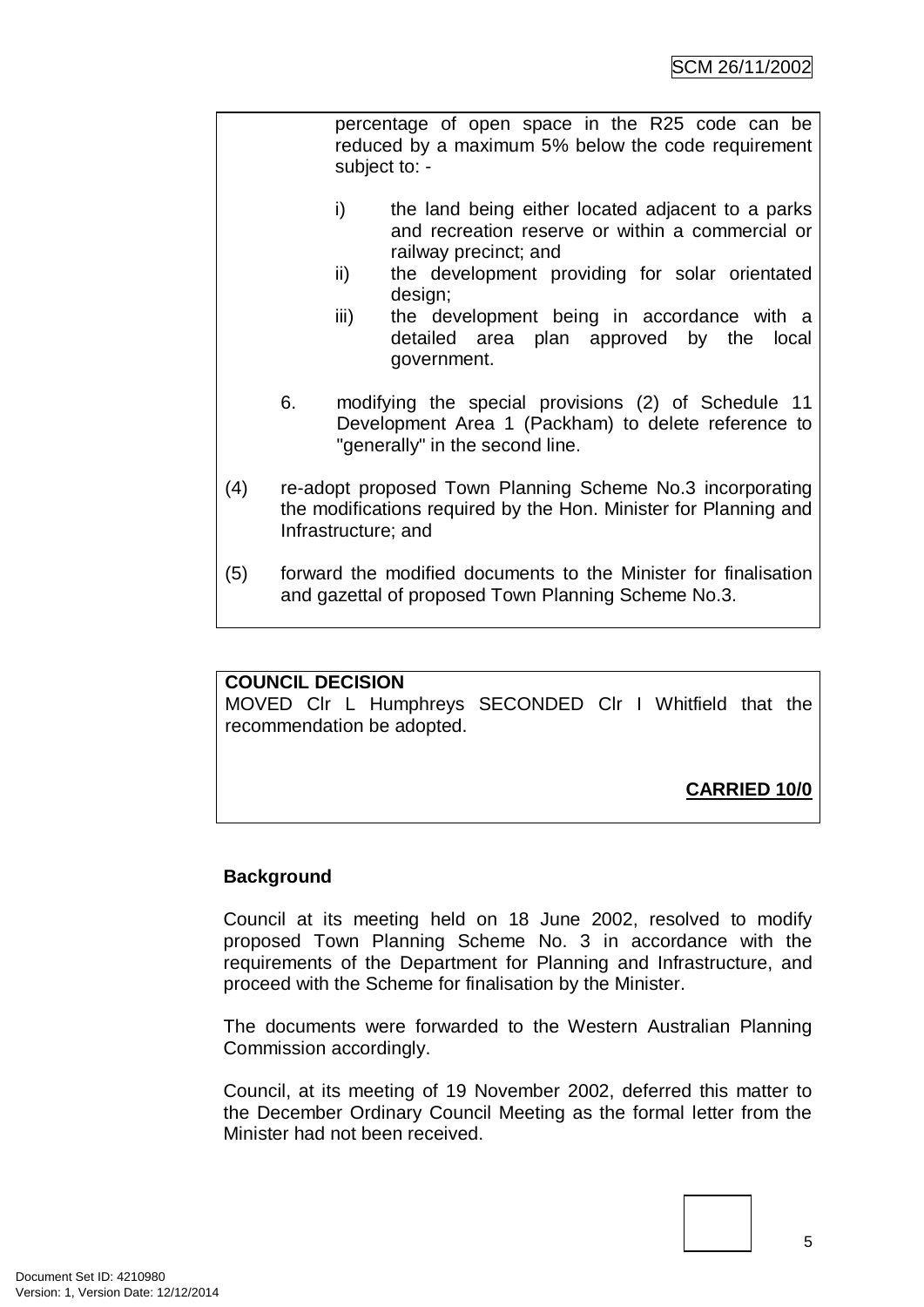#### **Submission**

In the advice, the Minister advised:-

*"I am prepared to grant final approval to Town Planning Scheme No. 3 as modified by the Council subject to the following further modifications recommended by the Commission: -"*

The recommendations made by the Commission are contained in the officer's recommendation to the Council, and have not been repeated.

*"I would request that the Council be advised that, in respect of modification (5) above, I have considered Council's request to permit Council to exercise discretion to vary the general standards of the Codes in relation to an approved detailed area plan subject to conditions. Whilst I recognise that this more general variation would enable Council to approve "as of right" variations to development standards such as setbacks, parking and major openings, without the need for a Codes approval, I am of the view that this represents a significant departure from the philosophy of the Codes and requires further justification and consideration. I would, however, be prepared to consider a future amendment to the scheme which incorporates this concept based on a more detailed submission and evaluation of the circumstances under which these variations may apply and the benefits in terms of design outcomes.*

*In respect of the Council's request to extend the variation provisions to the R25 Code, I am prepared to accept this variation in relation to the detailed area plan for the land at Lot 61 Beenyup Road/ Bartram Road/ Tapper Road, Atwell, referred to in Council's email correspondence of 5 November 2002. This, again, is subject to the conditions set out in my determination in respect of Amendment no. 231. I am not prepared to extend this provision to all land subject of a development area plan which is coded R25 on the basis that the variation provision should be limited to the medium density codes and R25 is categorised as low density in the Residential Design Codes.*

*In respect of modification (6) I am of the view that this modification is necessary to ensure that development properly takes into account the buffer to Watson's Foods.*

*I concur with the recommendation of the Commission that the Council should be advised that the current reservation of Lot 251 Cockburn Road for Parks and Recreation is accepted for the present time pending further progress on the North Coogee Master Plan Review and MRS Amendment No. 1010/33 for Port Catherine."*

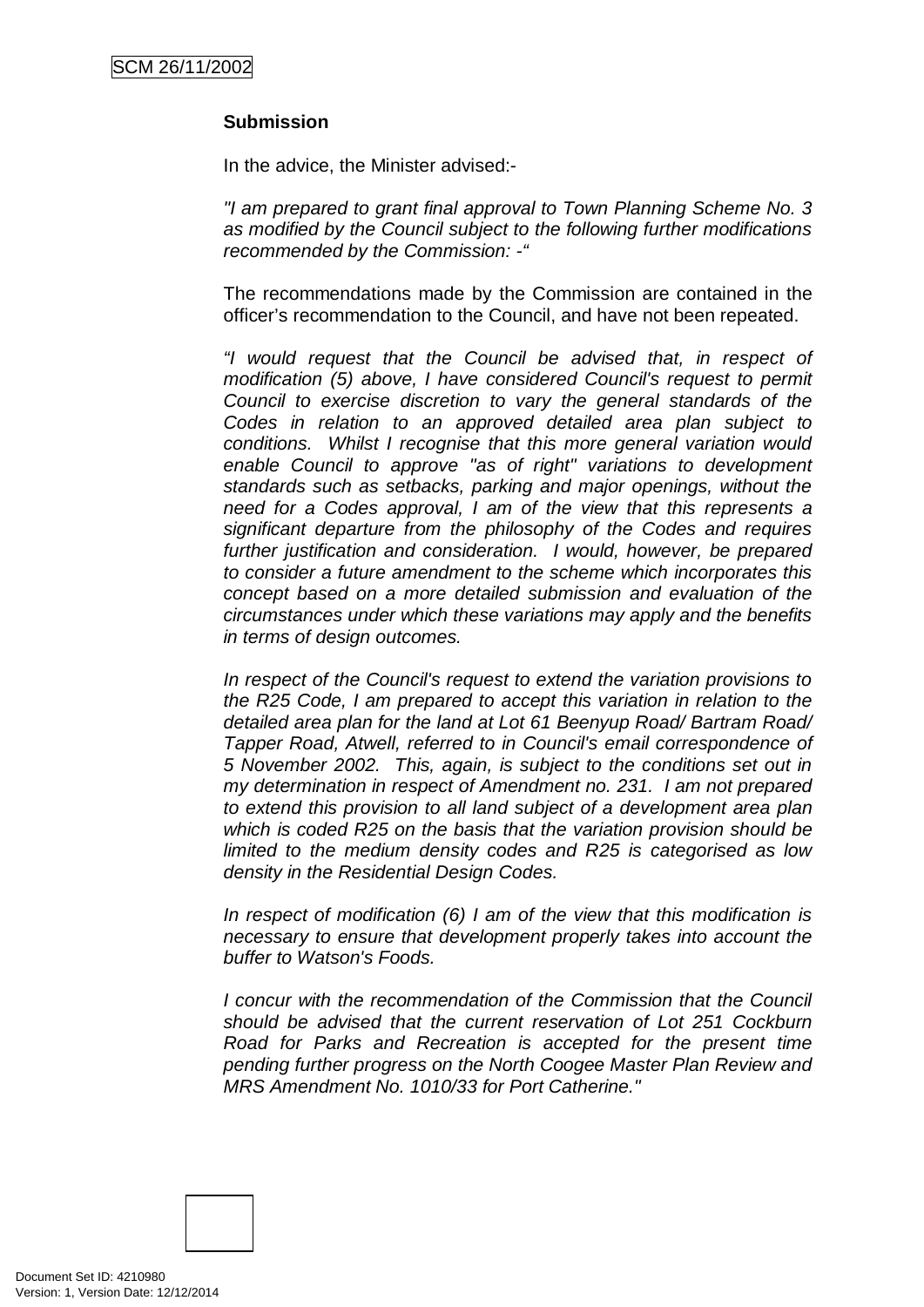## **Report**

The Council should agree to the modifications required by the Minister, in order to expedite the finalisation of the Scheme.

A recommendation has been prepared accordingly for the Council's consideration.

Should the Council accept the recommendation and the documents be modified and returned to the Minister without delay, it is hoped that proposed Town Planning Scheme No. 3 will be operating before the end of the year.

TPS No. 3 will be a very important and influential document in the planning of the district over the next decade.

#### **Strategic Plan/Policy Implications**

The Corporate Strategic Plan Key Result Areas which apply to this item are:-

- 2. Planning Your City
	- *"To ensure that the planning of the City is based on an approach which has the potential to achieve high levels of convenience for its citizens."*
	- *"To ensure that the development will enhance the levels of amenity currently enjoyed by the community."*
- 3. Conserving and Improving Your Environment
	- *"To ensure that the development of the district is undertaken in such a way that the balance between the natural and human environment is maintained."*

The Planning Policies which apply to this item are:-

APD23 Town Planning Scheme No. 2 Amendments Following Final Adoption of Proposed Town Planning Scheme No. 3 APD33 Town Planning Scheme No. 3 Provisions

#### **Community Consultation**

The community consultation process associated with the preparation and adoption of the Town Planning Scheme, has been completed in accordance with statutory requirements. In addition to this, the Council undertook separate public participation programs during the preparation of the scheme.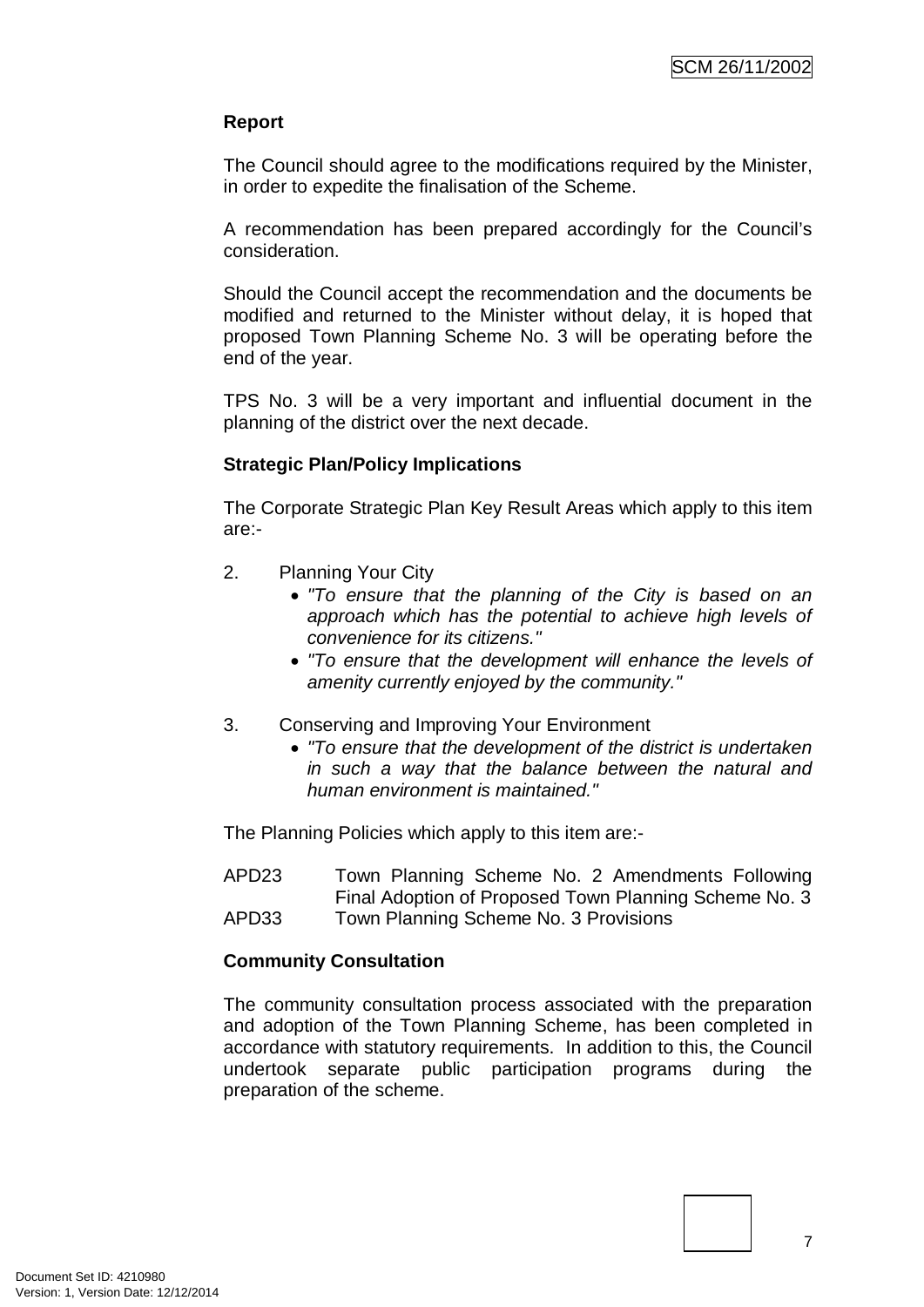#### **Budget/Financial Implications**

The TPS No. 3 Advertising Account (A/c 500474) for public consultation has a balance of \$25,000.

It would be desirable if some of these funds were spent following the gazettal of the Scheme to advise the public that District Zoning Scheme No. 2 has been replaced by Town Planning Scheme No. 3.

#### **Legal Implications**

Once Town Planning Scheme No. 3 is gazetted it will become the statutory document that will guide and control land use and development within the district.

## **Implications of Section 3.18(3) Local Government Act, 1995**

Nil

## **10. (MINUTE NO 1858) (SCM 26/11/2002) - RESOLUTION OF COMPLIANCE (Section 3.18(3), Local Government Act 1995)**

## **RECOMMENDATION**

That Council is satisfied that resolutions carried at this Meeting and applicable to items concerning Council provided services and facilities, are:-

- (a) integrated and co-ordinated, so far as practicable, with any provided by the Commonwealth, the State or any public body;
- (b) not duplicated, to an extent Council considers inappropriate, services or facilities as provided by the Commonwealth, the State or any other body or person, whether public or private; and
- (c) managed efficiently and effectively.

#### **COUNCIL DECISION**

MOVED Clr M Reeve-Fowkes SECONDED Clr A Tilbury that the recommendation be adopted.

**CARRIED 10/0**